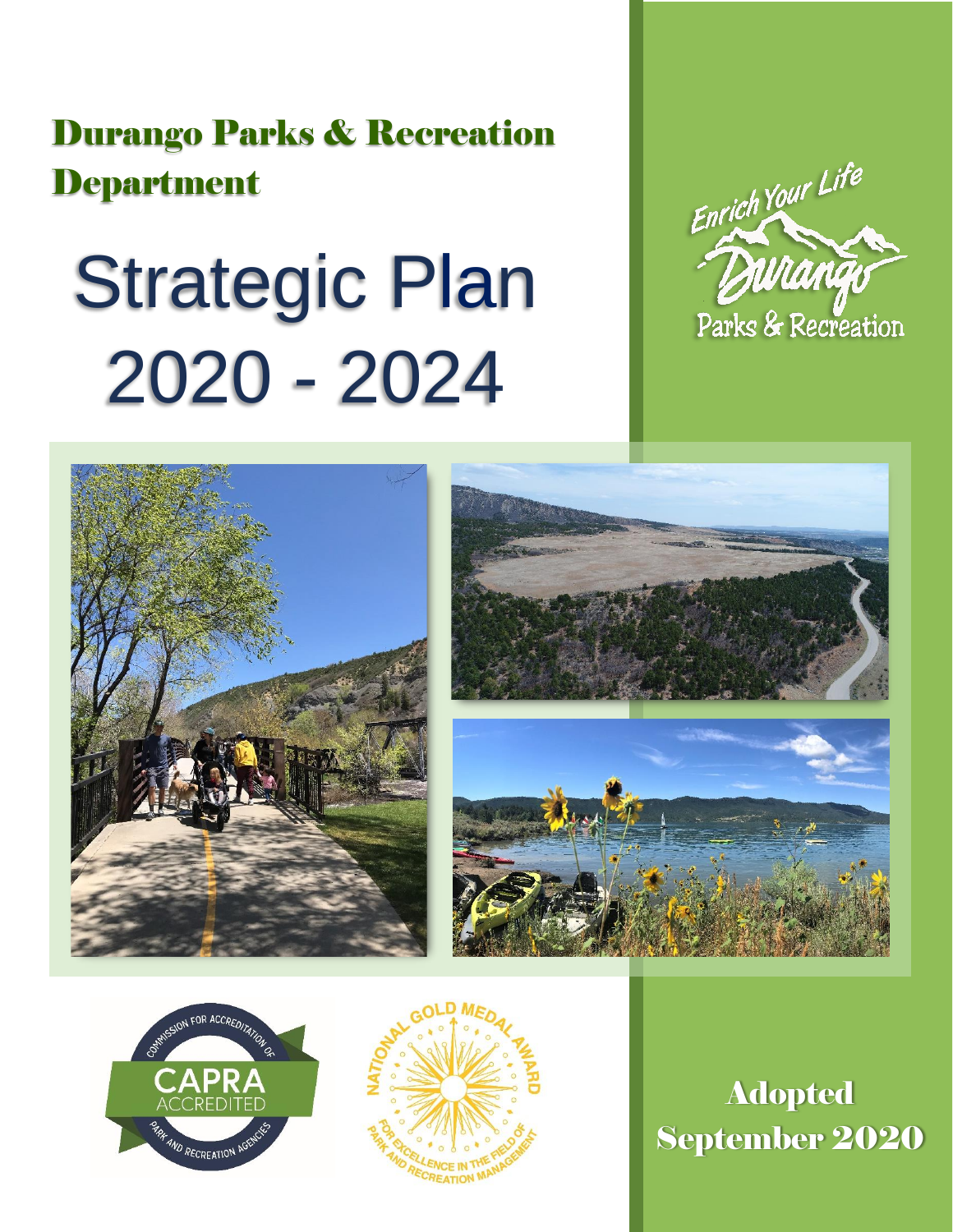## **Overview**

The Durango Parks and Recreation Department Strategic Plan emanates from the adopted 2020 City of Durango Parks, Open Space, Trails and Recreation Master Plan, which was envisioned as a ten-year plan. This 2020 – 2024 Strategic Plan builds upon the previous strategic plan and is intended to serve as a five-year plan that is reviewed and updated annually.

The implementation of the 2020 Parks, Open Space, Trails and Recreation Master Plan is envisioned to be primarily accomplished with the financial support of two voter approved dedicated funding sources: (1) 2005 Quarter Cent Sales and Use Tax (Open Space, Parks and Trails Fund) for the preservation, acquisition, and maintenance of natural lands including, but not limited to, land to preserve water quality in rivers and streams, wildlife habitat, land for hiking and biking, and the creation and maintenance of parks and trails. This tax sunsets in 2026; and (2) 2015 Half Cent Sales and Use Tax (2015 Half Cent Tax Fund) for construction, operations or maintenance of recreation facilities, parks, trails, pedestrian and bicycle improvements, maintenance facilities used by the Parks and Recreation Department, and the urban forest. This tax sunsets in 2039.

The 2020 Parks, Open Space, Trails and Recreation Master Plan identified Big Moves that are overarching and visionary in nature:

- Connect trails (SMART 160 Trail East and West, Animas River Trail)
- Sustained dedicated funding
- Implement Durango Mesa Park Plan
- Enhance branding, marketing, and telling the Parks and Recreation Department story to the community
- Address aging facilities and infrastructure
- New parks and recreation facilities
- Existing Recreation Center expansion or build a new multi-use recreation facility
- Continue to seek alternative funding for new development, operational funds, capital projects
- Maintain and upgrade existing facilities
- Continue to develop and enhance Lake Nighthorse Recreation Area

#### **VISION**

The following vision presents how Durango Parks and Recreation Department desires to be viewed in the future:

**To be the reason why people want to be in Durango**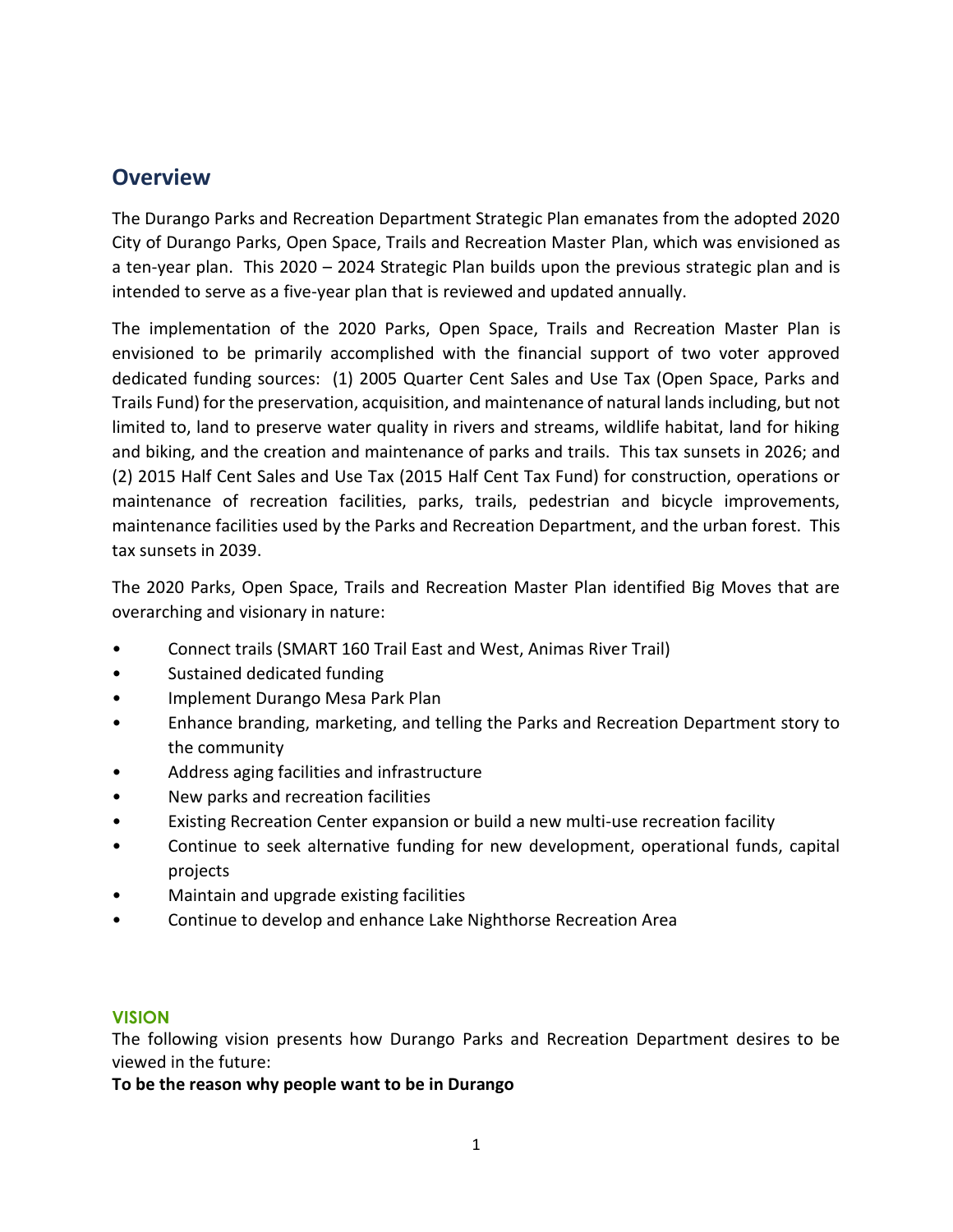#### **MISSION**

The following is the mission for how Durango Parks and Recreation Department will implement the vision:

**Enrich lives every day**

#### **CORE VALUES**

- Service Excellence
- High Quality Offerings
- Innovation (+Fun)
- Health and Wellness
- Sustainability (Environmental + Fiscal)

# **STRATEGIC INITIATIVES**

#### **ONE: Improve Fiscal and Environmental Sustainability**

#### 2019/2020 Progress

- Achieved 89% cost recovery for all recreation services including the operation of the Durango Community Recreation Center, Durango Gymnastics, Chapman Hill as well as youth and adult programs in 2019
- Lake Nighthorse Recreation Area cost recovery improved from 74% in 2018 to 85.5% in 2019 due in part to an increase in programs and activities offered by local businesses as contracted services
- Completed Year 6 of the Monitoring Avian Productivity and Survivorship (MAPS) study at Oxbow Park and Preserve in 2019
- Transferred actual costs to maintain new Parks and Open Space acquired since 2005 from the dedicated sales tax (Open Space, Parks and Trails Fund) to ensure there is no increased burden due to these community assets to the City of Durango General Fund for operations
- Transferred operational subsidy costs for the Durango Community Recreation Center and Lake Nighthorse Recreation Area from the dedicated sales tax (2015 Half Cent Tax Fund) to ensure there is no increased burden to the General Fund for operations
- The Parks and Recreation Department has worked collaboratively with the Fire Adapted Durango Partnership involving the City of Durango, Durango Fire Protection District, Wildfire Adapted Partnership, Colorado State Forest Service, Bureau of Land Management, State of Colorado Department of Fire Prevention and Control, La Plata Electric Association, San Juan National Forest, La Plata County, and neighborhood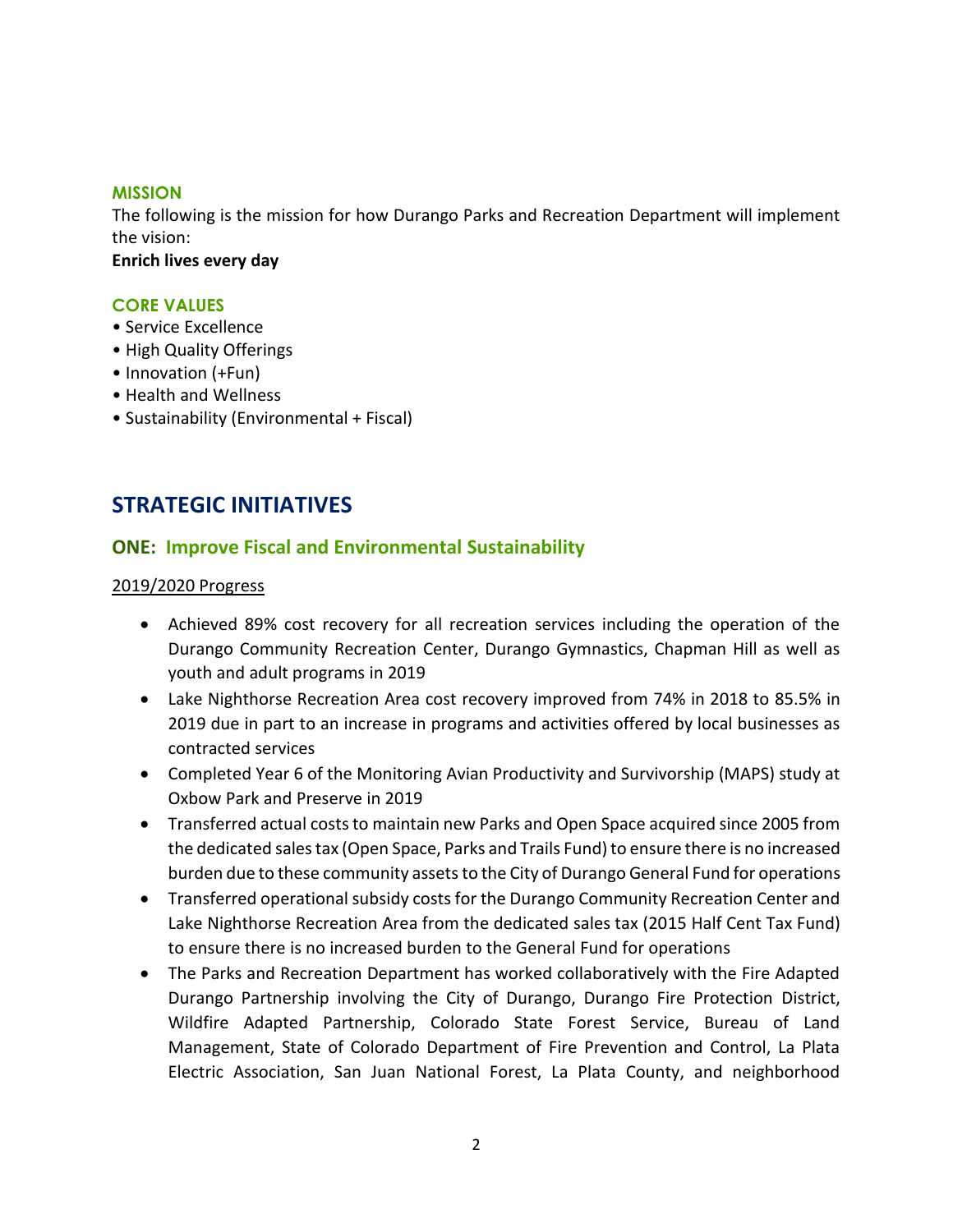residents. Fire mitigation in the Wildland Urban Interface of SkyRidge Open Space and Overend Mountain Park was initiated in 2020.

- Implemented adaptive management in response to the Coronavirus pandemic resulting in decreased revenues for operations and capital projects in 2020
- Actively pursued available state and federal grants for future projects. Implemented previously awarded grants for: (1) the development of the Animas River Trail north from Animas City Park to Oxbow Park and Preserve; and (2) Lake Nighthorse operations and the construction of the ADA fishing pier and picnic area, and the swim beach.

#### 2021 & Beyond

- Strive to increase cost recovery of General Fund subsidized recreation services to 100%, including the operations of Durango Gymnastics, Chapman Hill as well as youth and adult programs
- Continue to transfer actual costs to maintain new Parks and Open Space acquired since 2005 from the dedicated sales tax (Open Space, Parks and Trails Fund) to ensure there is no increased burden due to these community assets to the General Fund for operations
- Continue to transfer operational subsidy costs for the Durango Community Recreation Center and Lake Nighthorse Recreation Area from the dedicated sales tax (2015 Half Cent Tax Fund) to ensure there is no increased burden to the General Fund for operations
- Continue the Monitoring Avian Productivity and Survivorship (MAPS) study at Oxbow Park and Preserve in partnership with Colorado Parks and Wildlife
- Continue the collaborative Fire Adapted Durango Partnership to mitigate the risk of wildfires in the Wildland Urban Interface (WUI)
- Target the implementation of projects to promote economic vitality
- Natural lands preservation and stewardship in accordance with the Master Plan
- Community Forest Plan tree planting and stewardship
- Maintain dedicated funding for existing facility improvements
- Continue to actively pursue available state and federal grants for future projects.

## **TWO: Develop and Maintain an Exceptional Built Environment**

#### 2019/2020 Progress

- Construction of the following capital improvement projects:
	- o One-mile extension of the Animas River Trail north from Animas City Park to Oxbow Park and Preserve
	- o Oxbow Park River Access
	- o Redevelopment of the Animas River Trail section in Iris Park and Riverfront Park to meet current trail standards
	- o Moore Parks Shop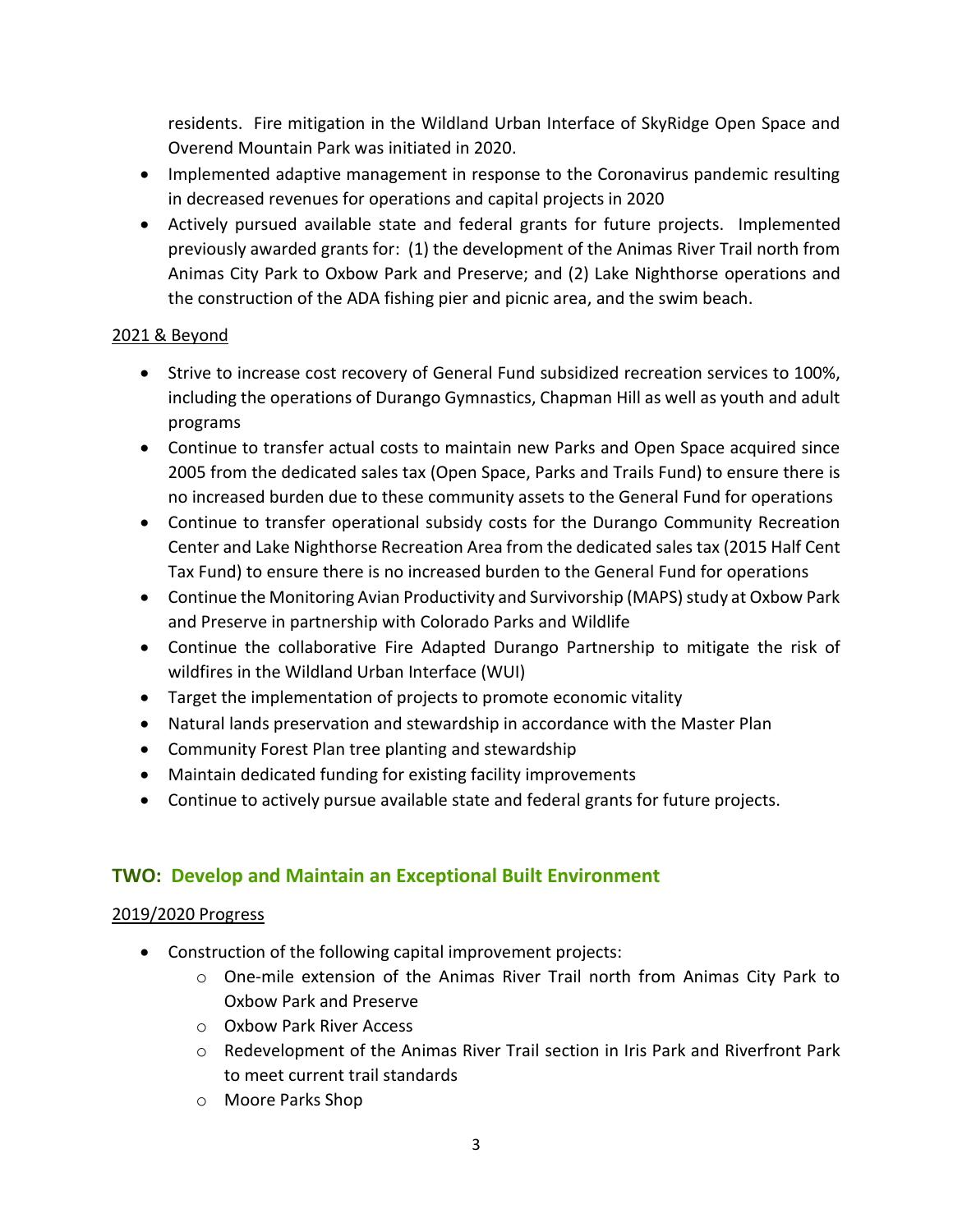- o Cundiff Park bike skills course
- o Schneider Park Skatepark shade structure and seating area
- o Rotary Park restrooms and parking lot renovation
- o Lake Nighthorse Recreation Area ADA fishing pier, picnic area, and swim beach
- o Renovation of the Recreation Center boiler system, upgrade of facility lighting to LED fixtures, and replacement of carpeting
- o Mason Center asbestos abatement
- o Chapman Hill flooring replacement
- o Educational and wayfinding signage on City trails
- Management and stewardship of 5,299.97 acres of land in the City
- Management and operation of 142,450 sq. ft. of indoor Parks and Recreation facilities:
	- o 71,557 sq. ft. Durango Community Recreation Center
	- o 33,600 sq. ft. Chapman Hill rink and pavilion
	- o 17,886 sq. ft. Mason Center
	- o 11,710 sq. ft. Durango Gymnastics
	- o 7,697 sq. ft. Moore Parks Shop

#### 2021 & Beyond

- Construction of the following capital improvement projects:
	- o Durango Mesa Park Phase I including infrastructure improvements, bike park, BMX track, directional trails, dog park and frisbee golf course
	- o Grade-separated crossing of 32<sup>nd</sup> Street for the Animas River Trail linking Memorial Park to Animas City Park
	- o Lake Nighthorse Recreation Area entrance station, roadway improvements, and picnic facilities
	- o Mason Center building removal and park improvements
	- o Improved access from downtown across Camino del Rio to Animas River Trail
	- $\circ$  Upgrade asphalt sections of the Animas River Trail to current standards
	- o Redevelopment of Santa Rita Park
	- o SMART 160 Trail East final design and construction
	- o Three Springs Community Park Pickleball Courts and Dog Park final design and construction
	- o Chapman Hill Ski Area grading, replace rope tows and lighting final design and construction
	- o Twin Buttes Trailhead design and construction
	- o Park system upgrades
- Continued management and stewardship of City parks and open space lands
- Continued management and operation of indoor Parks and Recreation facilities
- Be innovative, sustainable, and forward thinking in design
- Natural surface trail system implementation and stewardship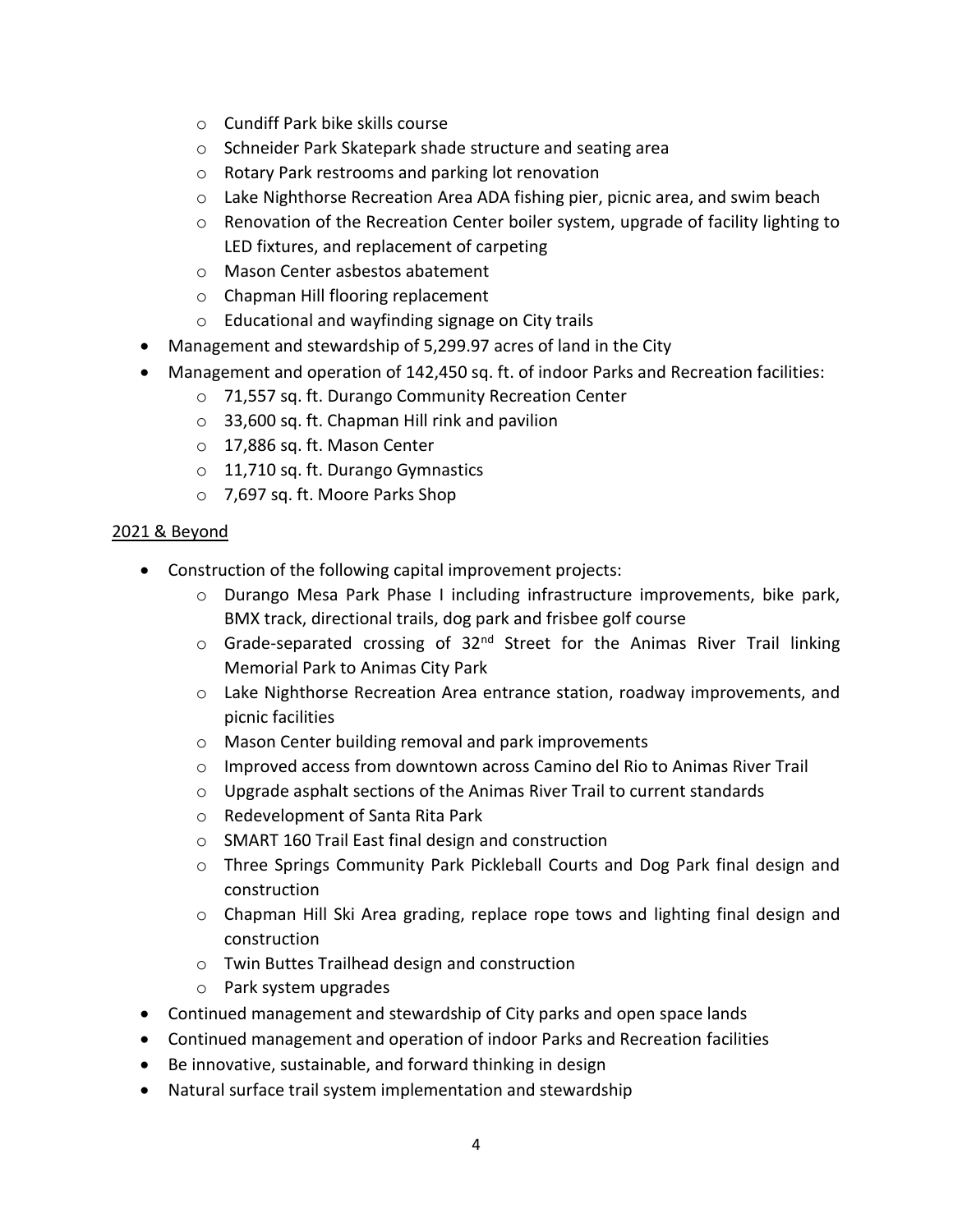- Implement best practices in resource efficiency of recreational buildings
- Refine standard design and specifications for park amenities
- Evaluate parks for inclusivity including development of new ADA accessible natural surface trails or Other Power Driven Mobility Device (OPDMD) accessible amenities
- Develop a long-term capital maintenance schedule for ongoing replacement items in parks and recreational facilities

## **THREE: Promote Service Excellence through Innovation and High Quality Offerings**

#### 2019/2020 Progress

- Complete national re-accreditation by the Commission for Accreditation of Park and Recreation Agencies
- Provision of a wide array of diverse recreation programs to the community
- Enhancement of adventure sports at Lake Nighthorse Recreation Area
- Expanded childcare programs to provide more diverse program offerings
- Enhanced current marketing opportunities and established a more comprehensive sponsorship and marketing plan
- Completed recreation program lifecycle and age segment review

#### 2021 & Beyond

- Maintain national accreditation by the Commission for Accreditation of Park and Recreation Agencies
- Enhance part-time and seasonal employee on-boarding process
- Increase recreation programming including outdoor recreation, fitness, and life skills
- Incorporate adaptive management and be flexible with existing facilities use
- Continue to expand Chapman Hill programming
- Adjust fitness programming to stay current with changing trends
- Analyze Core Program areas and make necessary adjustments
- Establish a comprehensive customer appreciation program

## **FOUR: Enhance Community Connections and Meeting Diverse Needs**

#### 2019/2020 Progress

- Adoption of the 2020 Parks, Open Space, Trails and Recreation Master Plan
- Effective partnerships with local, state, and federal agencies including Durango Trails, La Plata County, Colorado Parks and Wildlife, Bureau of Land Management, Bureau of Reclamation, and others
- Telling the Story with the implementation of the Economic Impact Study of the Parks and Recreation Department